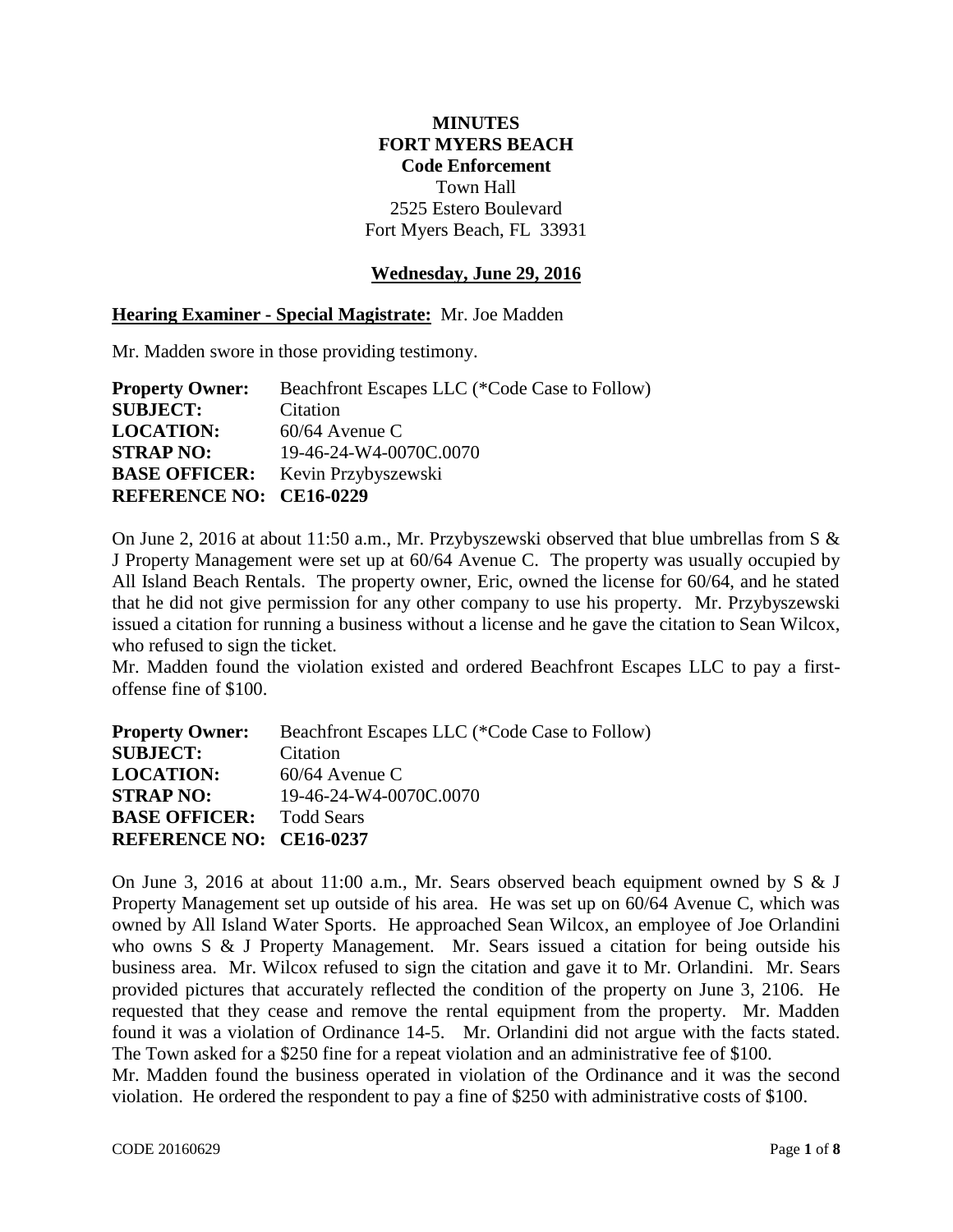| <b>Property Owner:</b>          | Kline, Lyle (*Code Case to Follow) |
|---------------------------------|------------------------------------|
| <b>SUBJECT:</b>                 | Citation                           |
| <b>LOCATION:</b>                | 1560 I Street                      |
| <b>STRAP NO:</b>                | 19-46-24-W4-0070C.0090             |
| <b>BASE OFFICER:</b> Todd Sears |                                    |
| <b>REFERENCE NO: CE16-0205</b>  |                                    |

On May 19, 2016 at approximately 12:10 p.m., Mr. Sears observed beach equipment set up in front of 1560 I Street belonging to S & J Property Management. Mr. Sears provided copies of warning citations issued on May 17, 2016 and May 18, 2016. On May 19, 2016 and May 20, 2016 he issued citations to Sean Wilcox who refused to sign them. Mr. Sears met with Mr. Orlandini who refused to sign the citations. Mr. Sears provided pictures from May 20, 2016 that accurately reflected the condition of the property on that day. The Town requested \$100 for the first violation and \$250 for the second violation.

Matt Uhle, for the respondent, stated this was the case where the estoppel argument applied. He questioned whether the Special Magistrate had the authority to hear the argument. Mr. Madden replied that he would like to hear what the Town and respondent's representative thought. Mr. Uhle replied that the opinion he shared with Mr. Madden earlier applied specifically to latches, but some of the authority quoted in the case talked about general equitable defenses. In his opinion, it was up to the Special Magistrate to decide whether to consider equitable estoppel as a defense.

Town Attorney Lehnert stated the Circuit Court case they referred to was Seagull vs. Lee County. It was determined based upon the fact that the county's regulations specifically addressed equitable estoppel in certain arenas. The Town did not have any statement in any provision in respect to what a Special Magistrate could address. She did not think equitable estoppel was applicable. She revealed that the Town did submit a motion to dismiss with respect to the complaint that was filed.

Mr. Madden was not aware of a complaint or a motion to dismiss. Town Attorney Lehnert stated that Mr. Orlandini filed a request for a permit to rent beach furniture and staff denied his request. He appealed to the Town Council and they denied his appeal. Mr. Orlandini then appealed it to Circuit Court.

Mr. Uhle explained that Count 1 alleged the Town had no authority to apply certain provisions of Ordinance 15-12 to the property on 1560 I Street based on equitable estoppel. The second count alleged that certain provisions of Ordinance 15-12 violated the due process provisions of both the Florida and the United States Constitution and therefore unenforceable as applied to the 1560 I Street property. The third count alleged that the equal protection provisions of the United States Constitution invalidated portions of Ordinance 15-12 as applied to the 1560 I Street property and are therefore invalid as applied to that property. Mr. Orlandini is a beneficiary of the trust.

Mr. Madden questioned whether their equitable estoppel premise was that they do not need a permit because they had been doing it all along without a permit. Mr. Uhle agreed. Mr. Madden had not been asked to listen to an equitable argument outside of the code of the Town of Fort Myers Beach of whether or not that was a permissible use. Mr. Uhle stated they were prepared to put on the case if Mr. Madden determined that he had jurisdiction over the issue. Mr. Madden stated that Chapter 162 did not create a Circuit Court kind of equitable power for the Special Magistrate to interpret the regulations. He applied the law to the facts he was given and allowed the respondent to pursue the matter in the venue they had already pursued. Mr. Madden was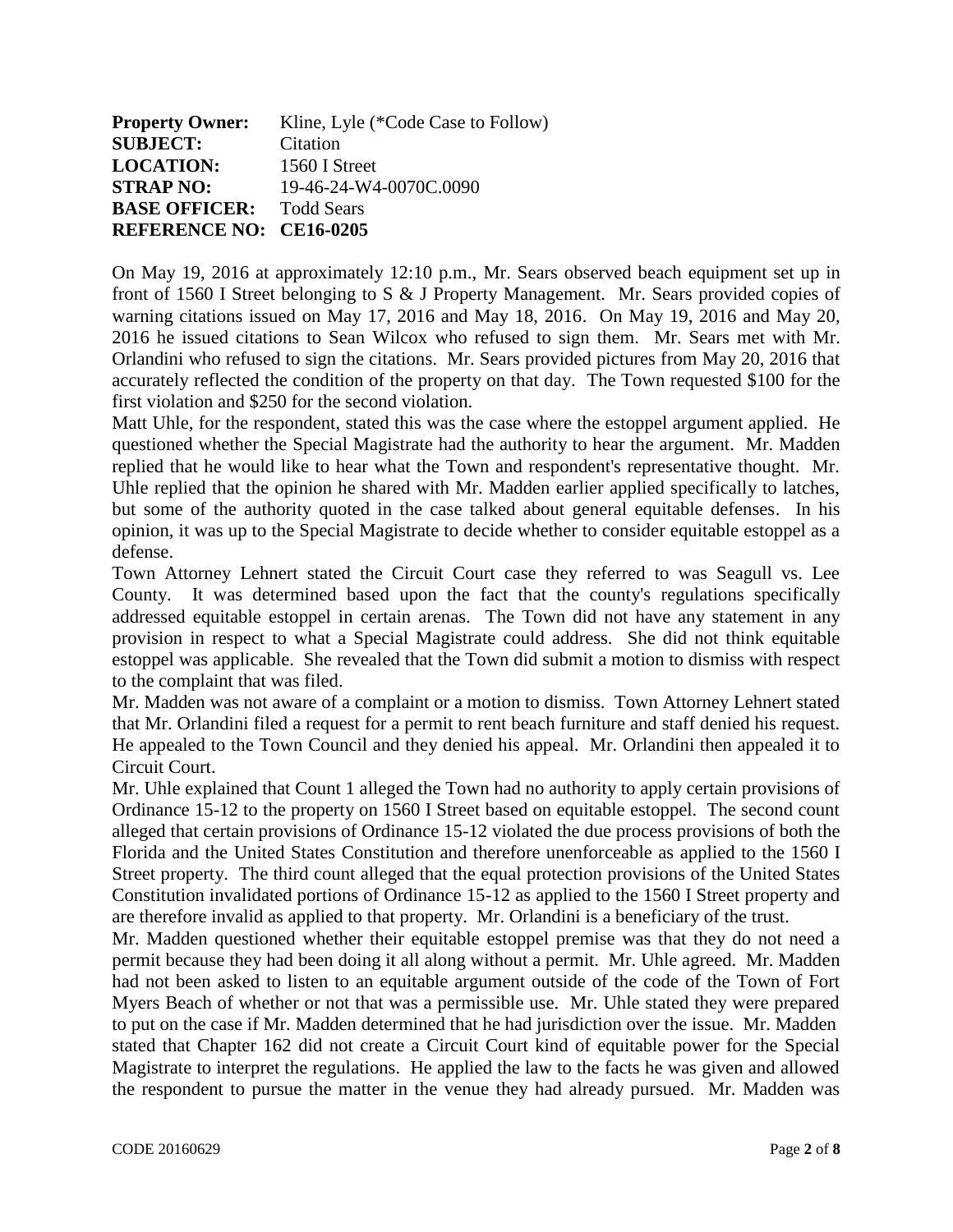reluctant to make a finding of violation based on his inclination that litigation was pending over the issuance of the underlying permit that constituted a violation. He mentioned holding the case in abeyance. The Town requested that Mr. Madden find that there was a violation and hold the fines in abeyance. Town Attorney Lehnert stated that the Town did not believe it was appropriate for Mr. Madden to go forward with the equitable estoppel issue because if he determined that equitable estoppel was appropriate, his only recourse would be to tell the Town Council that they had to issue the permit. She felt that put him in a position that goes beyond the authority that was granted to the Special Magistrate by the Town.

Mr. Uhle did not have a problem with a finding of fact based on the testimony provided by the Officer. He questioned whether that constituted a violation given the underlying issues in the case.

Mr. Madden issued an order of findings of fact that the operation existed on the two days that it was alleged, the equipment was present, that the owner of S & J Properties was not the holder of a license under the code section cited, acknowledgement that there was pending litigation as to the matter, and in the event that the respondent was not successful in their campaign, the facts constituted a violation of the code and the requested relief would be appropriate \$100 for the first violation and \$250 for the second violation. He held the fines in abeyance pending the outcome of the litigation. The Town requested a fine plus \$100 in administrative costs. Mr. Madden ordered administrative costs not to exceed \$100. Town Attorney Lehnert handed Mr. Madden copies of underlying documents for the code file. Mr. Madden amended the order to state the respondent had 30 days from the render of the final opinion to pay the fines.

| <b>Property Owner:</b>          | Persaud Properties FL Investments LLC |
|---------------------------------|---------------------------------------|
| <b>SUBJECT:</b>                 | Citation                              |
| <b>LOCATION:</b>                | 1028 Estero Blvd.                     |
| <b>STRAP NO:</b>                | 24-46-23-W3-00017.0000                |
| <b>BASE OFFICER:</b> Todd Sears |                                       |
| <b>REFERENCE NO: CE16-0183</b>  |                                       |

Mr. Sears was patrolling the beach on May 13, 2016 at about 12:20 p.m., he observed two menu boards set up on the sidewalk at Sunset Beach Tropical Grill. Town Code 1-2 states that each business is permitted to have one menu board; no secondary signs. He issued verbal warnings on three prior occasions and one board was removed after each warning. Mr. Sears took pictures of the violation on May 13, 2016. He met with the manager Danny. Danny stated that he should have had one sign on the sidewalk and one leaning on the building. Based on previous warnings, Mr. Sears issued citation 1-2 for the area signage.

Mr. Orlandini stated that it was abated and fines were paid. Mr. Madden requested that the Town withdraw the case.

| <b>Property Owner:</b>            | Kline, Lyle Trust             |
|-----------------------------------|-------------------------------|
| <b>SUBJECT:</b>                   | FMB LDC Section: $14-5(i)(1)$ |
| <b>LOCATION:</b>                  | 1560 I Street                 |
| <b>STRAP NO:</b>                  | 19-46-24-W4-0070C.0090        |
| <b>CODE OFFICER:</b> Molly Jacobs |                               |
| <b>REFERENCE NO: CE16-0111</b>    |                               |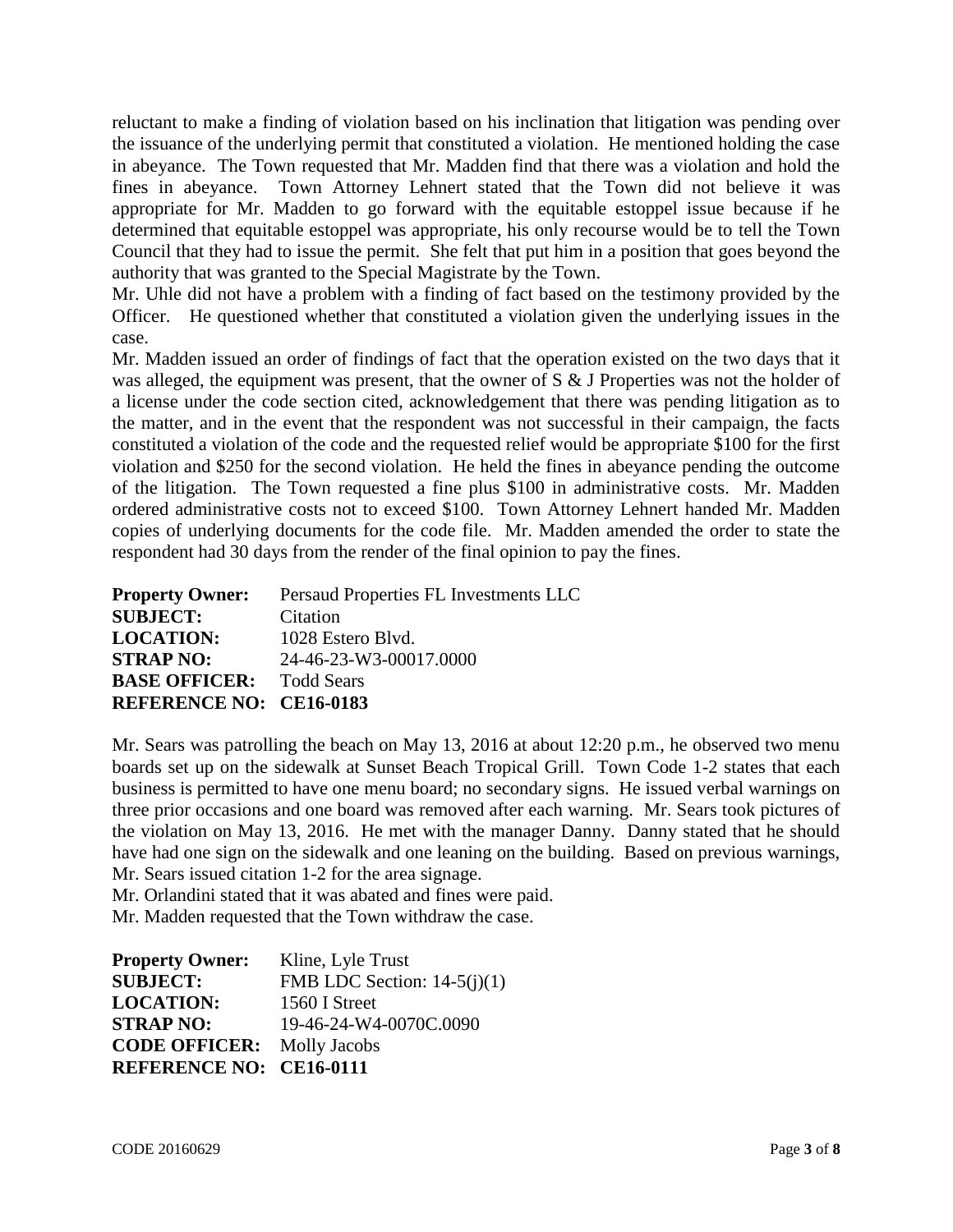Ms. Jacobs inspected the property on April 1, 2016 and she found that the respondent was operating a business without a permit. The case was scheduled for April 27, 2016; however, it was continued until the appeal process was complete. The appeal was denied on May 16, 2016 at the Fort Myers Beach Town Council Meeting. Subsequent inspection was conducted June 14, 2016 and the violation continued. The condition violates LDC Section 14-05(j)1. The action necessary to correct the violation would be to stop all beach vendor activities on the property.

Both the notice of violation and notice of hearing were provided to the property owner via certified mail on June 20, 2016 and it was claimed. It was posted in Town Hall and on the property June 14, 2016. It was given to the attendant on June 15, 2016. He refused to sign.

Ms. Jacobs provided pictures from April 1, 2016 and June 14, 2016. The pictures accurately reflected the condition of the property. She inspected the property again on June 28, 2016 and found the violation still existed.

If the hearing finds a violation, the Town would request a finding of fact, stop all beach vendor activities on the property by July 5, 2016; otherwise a fine per day pursuant to the code with \$175.00 in administrative costs. The property appears to be occupied and she had been in contact with the property owner.

Mr. Uhle responded that the facts were the same as the other case.

Mr. Madden stated that the facts were confirmed that a beach vending business was operating without a license under the cited code section. He made a finding of fact acknowledging that there has been litigation filed with the Circuit Court to overturn the Town's denial of the license application. He found that a violation existed as cited and acknowledged that relief granted and the violation was subject to the final outcome of the case provided by Town Attorney Lehnert earlier. The respondent or the Town will advise the Special Magistrate as the outcome of the case.

Town Attorney Lehnert questioned whether they could continue to rent the beach furniture without a license. Mr. Madden replied that if there was a beach rental activity there without a license on January 5, 2016, it would be a repeat violation subject to a fine of up to \$500 per day. Mr. Madden ordered the respondent to pay a fine of \$250 per day, \$175 in administrative costs and abatement by July 5, 2016.

| <b>Property Owner:</b>            | <b>Beachfront Escapes LLC</b>                                      |
|-----------------------------------|--------------------------------------------------------------------|
| <b>SUBJECT:</b>                   | FMB LDC Section: 14-5 (j)(1) Must obtain a Beach Furniture Vending |
|                                   | Permit                                                             |
| <b>LOCATION:</b>                  | $60/64$ Avenue C                                                   |
| <b>STRAP NO:</b>                  | 19-46-24-W4-0070C.0070                                             |
| <b>CODE OFFICER:</b> Molly Jacobs |                                                                    |
| <b>REFERENCE NO: CE16-0262</b>    |                                                                    |

Ms. Jacobs inspected the property on June 14, 2016 and she found that the respondent was operating a business without a permit. The action necessary to correct the violation would be to stop all beach vendor activities on the property.

Both the notice of violation and notice of hearing were provided to the property owner and registered agent via certified mail on June 20, 2016 and it was claimed by both the property owner and registered agent. It was posted in Town Hall and on the property June 14, 2016. It was given to the attendant on June 15, 2016. He refused to sign.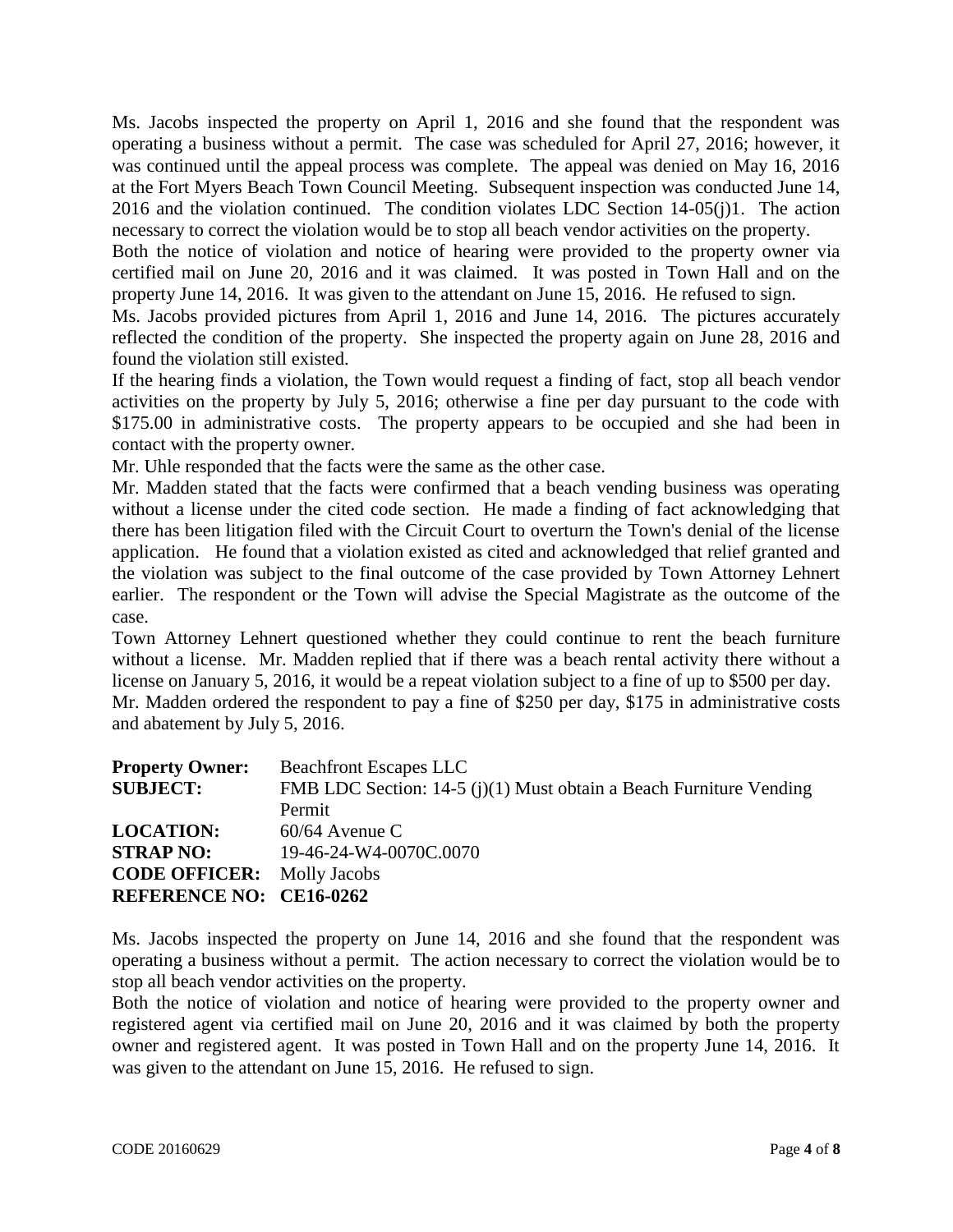Ms. Jacobs provided pictures from June 14, 2016. The pictures accurately reflected the condition of the property. She inspected the property again on June 28, 2016 and found the violation had been abated.

If the hearing finds a violation, the Town would request a finding of fact and administrative costs of \$175 to be paid by July 5, 2016. Ms. Jacobs had been in contact with the property owner and registered agent. Mr. Przybyszewski testified that the operation existed on Sunday, June 26, 2016.

Mr. Madden found a violation existed and the testimony was that it was abated on the 28th. He found a finding of first violation for the purpose of repeat violation and he imposed an administrative cost of \$175.

Mr. Orlandini requested to see pictures from June 26, 2016. He accepted the violation.

| <b>Property Owner:</b>         | Sandarac I             |
|--------------------------------|------------------------|
| <b>SUBJECT:</b>                | Mitigate Lien Request  |
| <b>LOCATION:</b>               | 6666 Estero Blvd.      |
| <b>STRAP NO:</b>               | 03-47-24-W1-02800.00CE |
| <b>CODE OFFICER:</b>           | <b>Molly Jacobs</b>    |
| <b>REFERENCE NO: CE15-0413</b> |                        |

Ms. Jacobs reviewed the history of the case. The lien total of \$12,000 was amassed between the dates of January 27, 2016 and May 12, 2016. The respondent submitted a request to mitigate the lien. Mr. Madden questioned whether lien mitigation cases were taken away from the Special Magistrate. Ms. Jacobs was not aware of any restriction.

Gordy Moore, property manager, provided documents to Mr. Madden. He stated they constructed crawl spaces under the building that were not permitted. The contractor took 86 days to apply for a permit, which was rejected due to being beyond the coastal construction line. The second time it was turned down for a structural reason, which was not clear to him. He received clearance from the state in March, giving them an exception. Mr. Moore stated he was told that he needed a final inspection letter from the engineer along with submitted prints. On March 21, 2016, his engineer would not sign off on the final inspection until doors were changed. Mr. Moore contacted Ms. Jacobs to request a 45 day extension. Ms. Jacobs told him that he had to wait until the permit was issued and the fine totaled up. He asked that the fine be waived since he asked for an extension in March. She indicated that he would have to attend the hearing to ask for mitigation.

Ms. Jacobs requested that the respondent pay a minimum of \$600 in administrative costs. Mr. Madden entered an order to mitigate the \$12,500 fine to \$600 to be paid within 30 days.

| <b>Property Owner:</b>            | FMB Water Front Investment Group LLC                       |
|-----------------------------------|------------------------------------------------------------|
| <b>SUBJECT:</b>                   | LDC Section: 6-111 Adoption of Florida Building Code 105.1 |
|                                   | Required                                                   |
| <b>LOCATION:</b>                  | 551 Palermo Cr.                                            |
| <b>STRAP NO:</b>                  | 19-46-24-W4-0060E.0050                                     |
| <b>CODE OFFICER:</b> Molly Jacobs |                                                            |
| <b>REFERENCE NO: CE16-0159</b>    |                                                            |

Ms. Jacobs inspected the property on April 22, 2016 and May 12, 2016. She found that a fence was built without a permit. In order to correct the violation, the property owner must secure the required permit and associated inspections. Notice of violation was provided to the property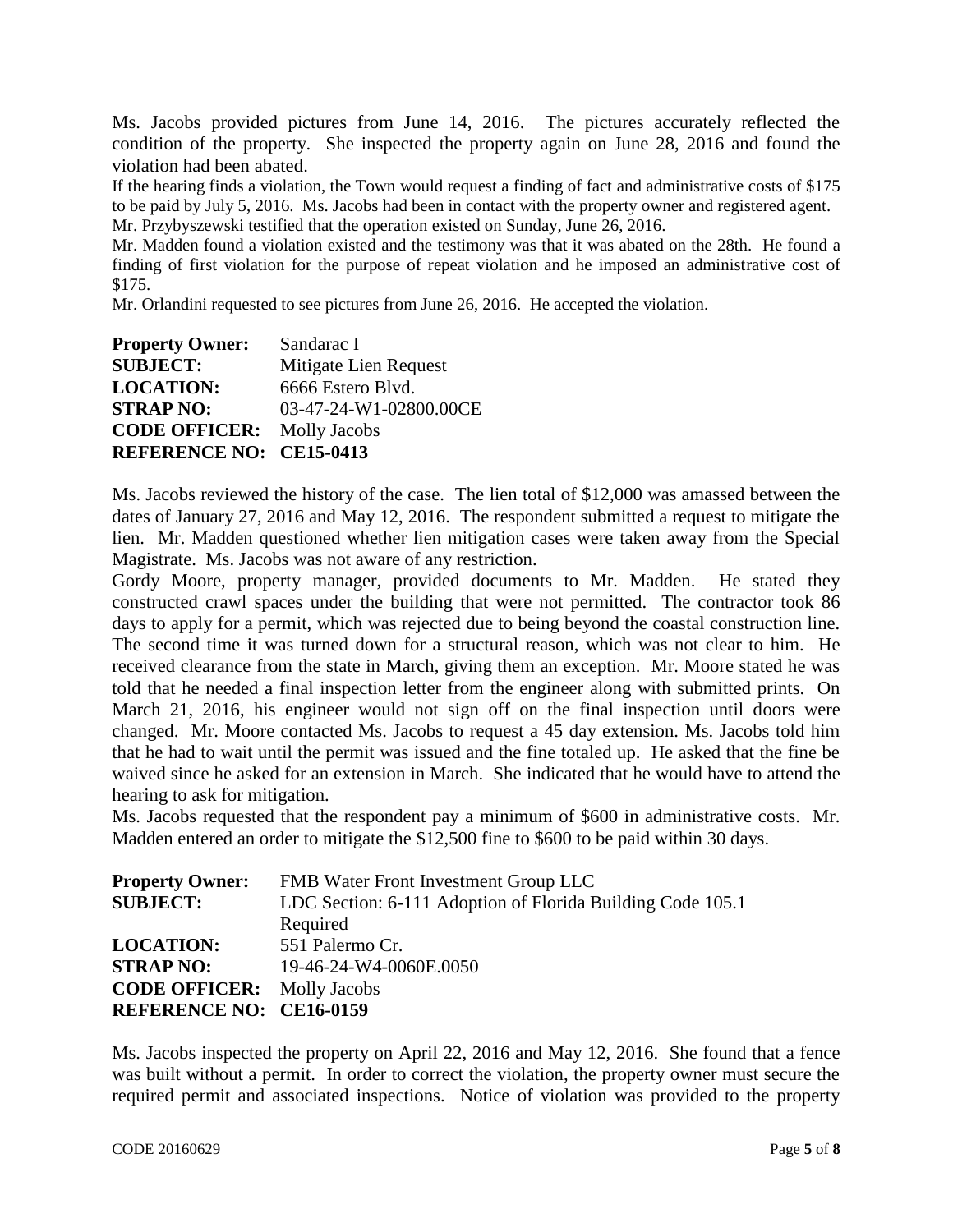owner on April 27, 2016 and it was claimed. Notice of hearing was provided to the property owner on June 8, 2016 and it was unclaimed. The notice was posted at the property and Town Hall on June 9, 2016. Ms. Jacobs presented pictures from April 22, 2016 that accurately reflected the condition of the property. She inspected the property on June 28, 2016 and found that the violation still existed. If the hearing finds a violation, the Town would request a finding of fact, obtain a permit, pass all subsequent inspections by July 15, 2016; otherwise a fine per day pursuant to code with \$175 in administrative costs. Ms. Jacobs noted that a fence application had been submitted and applied for on April 22, 2016. A comment letter was sent back to the contractor on May 25, 2016. There had not been a response.

Mr. Orlandini stated that he assumed the pool permit covered the pool fence as it had in the past. After the violation showed up, he realized a separate permit was required for the fence.

Mr. Madden found the violation did exist and he gave Mr. Orlandini until July 29, 2016 to obtain a permit; otherwise a fine of \$100 per day plus \$175 in administrative costs to be paid within 30 days. The administrative fee is to be paid regardless.

| <b>Property Owner:</b>            | Luebaker, Hal                                                       |
|-----------------------------------|---------------------------------------------------------------------|
| <b>SUBJECT:</b>                   | LDC Section: 6-111 Adoption of Florida Building Code 105.1 Required |
| <b>LOCATION:</b>                  | 130 Bahia Via                                                       |
| <b>STRAP NO:</b>                  | 34-46-24-W4-00021.0010                                              |
| <b>CODE OFFICER:</b> Molly Jacobs |                                                                     |
| <b>REFERENCE NO: CE16-0110</b>    |                                                                     |

Ms. Jacobs inspected the property on March 24, 2016 and March 29, 2016. She found that renovation of level 1 ground level was done without a permit. In order to correct the violation, the property owner must obtain the required permit and pass subsequent inspections. Notice of violation was provided to the property owner on April 19, 2016 and it was claimed. Notice of hearing was provided to the property owner on May 17, 2016 and it was claimed. Ms. Jacobs presented pictures from March 24, 2016 and on March 29, 2016 that accurately reflected the condition of the property. She inspected the property on June 28, 2016 and found that the violation still existed. If the hearing finds a violation, the Town would request a finding of fact, obtain required permit(s) and pass all subsequent inspections by July 29, 2016; otherwise a fine per day pursuant to code with \$175 in administrative costs. The property appears not to be occupied and she has had contact with the property owner. There is an active building permit and plans were resubmitted on June 23, 2016. Steve Neese, general contractor, stated that he submitted architectural plans but has not heard back from the Town.

Mr. Madden ordered that he obtain the permit by July 29, 2016 and the inspections be passed by February 27, 2017; otherwise a fine of \$100 per day will be imposed. The administrative fee of \$175 is payable within 30 days.

| <b>Property Owner:</b>            | Rodriguez Abelardo                                              |
|-----------------------------------|-----------------------------------------------------------------|
| <b>SUBJECT:</b>                   | FMB PMC: 304.7 - 304.13 - 304.13.1 & 308.1 Property Maintenance |
| <b>LOCATION:</b>                  | 5770/5774 Estero Blvd.                                          |
| <b>STRAP NO:</b>                  | 33-46-24-W2-0030B.0070                                          |
| <b>CODE OFFICER:</b> Molly Jacobs |                                                                 |
| <b>REFERENCE NO: CE16-0025</b>    |                                                                 |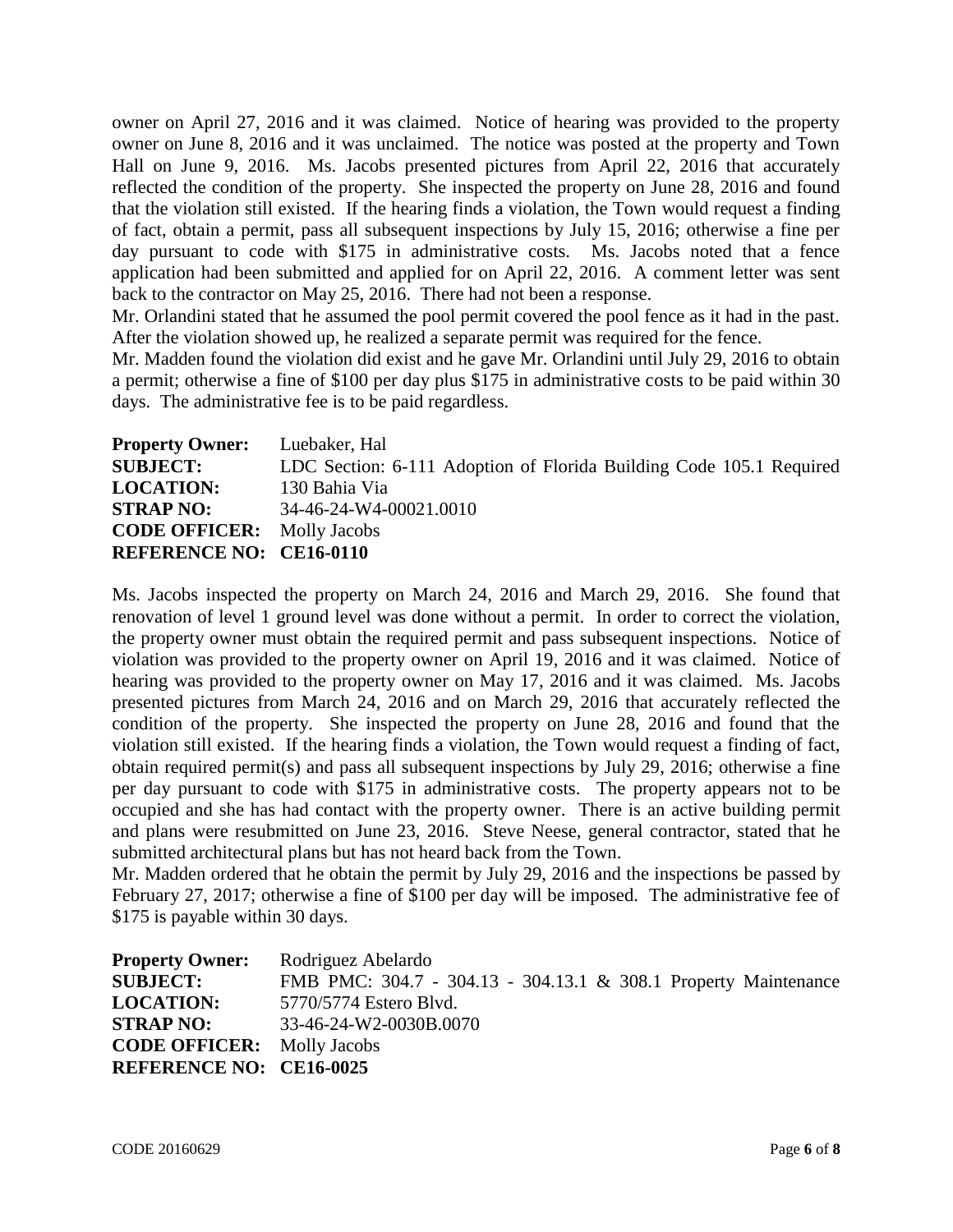Ms. Jacobs inspected the property on January 28, 2016. Per a conversation with the owner and his contractor, they agreed on a 45-day abatement timeframe for the case and for CE16-0026. She conducted a re-inspection on May 27, 2016 and the following conditions were found: roof leaking, broken window, deteriorating window frame and a pile of debris on the south side of the cottage. The action necessary to correct the violation is to repair the roof to eliminate leaks, repair or replace kitchen window frame, repair master bathroom window and remove debris pile, which had been removed.

The notice of violation was provided to the property owner on February 25, 2016 and it was unclaimed. It was posted on the property February 26, 2016 and posted at the Town February 25, 2016. The notice of hearing was posted on the property and the Town on May 31, 2016.

Ms. Jacobs provided pictures of the property from January 28, 2016 and June 28, 2016. The pictures accurately reflected the condition of the property. She inspected the property on June 28, 2016 and found the violation still existed.

If the hearing finds a violation, the Town would request a finding of fact, obtain required permit(s) and pass all subsequent inspections by July 15, 2016; otherwise a fine per day pursuant to code with \$175 in administrative costs.

Mr. Madden found that a violation did exist and he ordered the owner to pay \$150 per day if not abated by July 15, 2016 and the \$175 administrative cost to be paid within 30 days.

| <b>Property Owner:</b>            | Rodriguez Abelardo                                                  |
|-----------------------------------|---------------------------------------------------------------------|
| <b>SUBJECT:</b>                   | LDC Section: 6-111 Adoption of Florida Building Code 105.1 Required |
| <b>LOCATION:</b>                  | 5770/5774 Estero Blyd.                                              |
| <b>STRAP NO:</b>                  | 33-46-24-W2-0030B.0070                                              |
| <b>CODE OFFICER:</b> Molly Jacobs |                                                                     |
| <b>REFERENCE NO: CE16-0026</b>    |                                                                     |

Ms. Jacobs inspected the property on January 28, 2016. Per a conversation with the owner and his contractor, they agreed on a 45-day abatement timeframe for the case. She conducted a reinspection on May 27, 2016 and the following conditions were found: deck built without a permit. Action necessary to correct the violation is to obtain an after-the-fact permit for rebuilt deck and pass all subsequent inspections.

The notice of violation was provided to the property owner on February 25, 2016 and it was unclaimed. It was posted to the property on February 26, 2016 and to Town on February 25, 2016. The notice of hearing was provided to the property owner on June 23, 2016 and was unclaimed. It was posted on the property June 17, 2016 and the Town on June 16, 2016.

Ms. Jacobs provided pictures of the property from May 8, 2016. The pictures accurately reflected the condition of the property. She inspected the property on June 28, 2016 and found the violation still existed.

If the hearing finds a violation, the Town would request a finding of fact, obtain required permit and pass all subsequent inspections by July 15, 2016; otherwise a fine per day pursuant to code with \$175 in administrative costs.

Mr. Madden found that a violation did exist and he ordered the owner to pay \$100 per day if not abated by September 1, 2016 and a \$25 administrative fee was to be paid within 30 days.

Cases CE16-0085 was continued and CE16-0137 was abated.